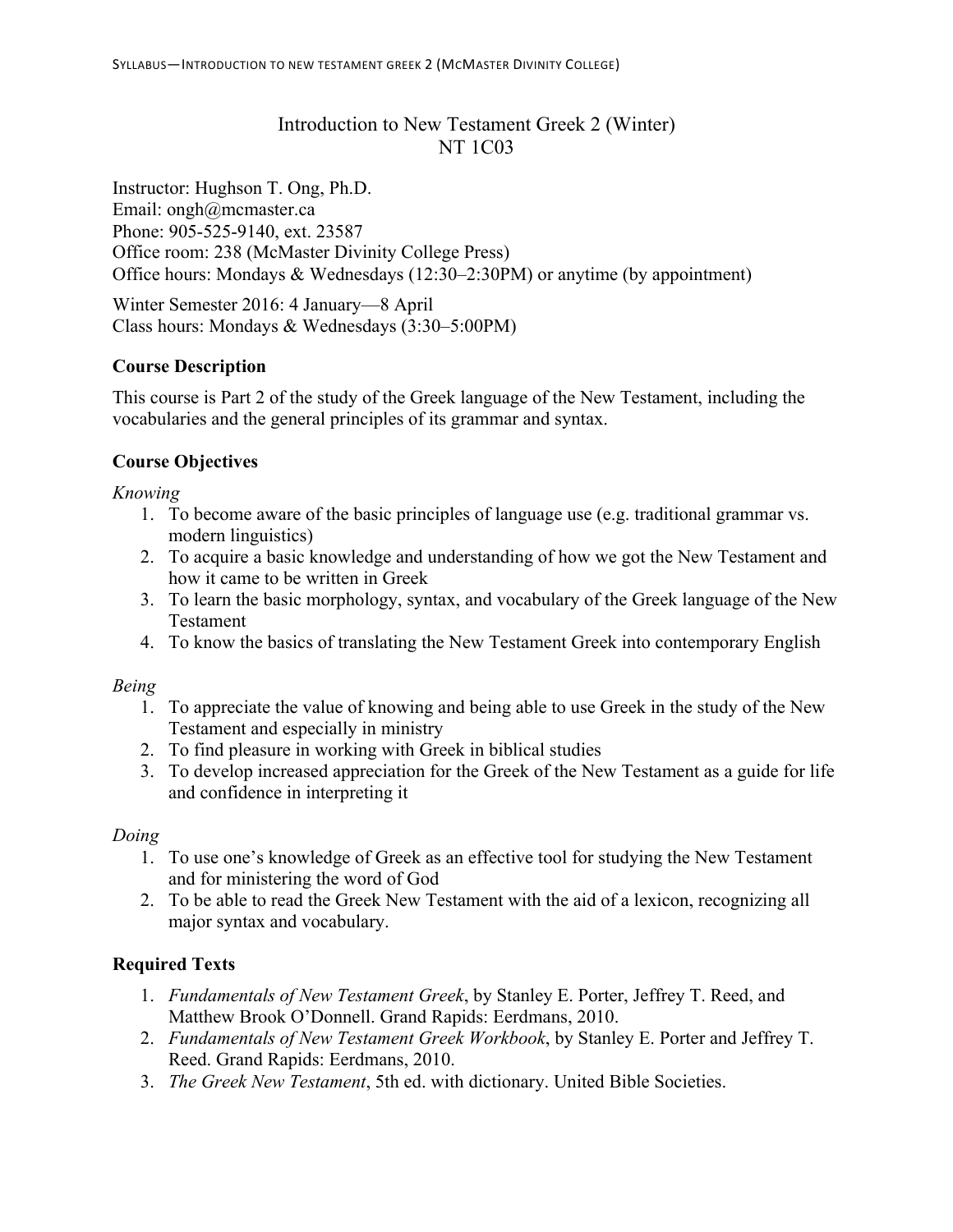*Note*: Other material will be distributed as handouts in class or posted on the class blog. All required textbooks for this class are available from the MDC Bookstore—READ On Bookstore—Room 145, McMaster Divinity College. Other bookstores may also carry these textbooks. Textbooks may be purchased on the first day of class. For advance purchase, contact READ On Bookstore:

304 The East Mall, Suite 100 Etobicoke, ON M9C 5K1 Phone: 416-620-2934; 416-622-2308 (Fax) Email: books@readon.ca

# **Course Requirements**

*Class Participation (5%)*

- 1. Learning is a collaborative effort. Do not hesitate to ask questions at any time during and outside the class time.
- 2. Learning language is like learning mathematics—it is cumulative knowledge acquisition and requires a lot of practice.
- 3. Class attendance is a necessity in learning language, unless you have the necessary skill and discipline to do it on your own. You will do well if you always come to class on time. You do not want to be trailing behind a lesson or an assignment.
- 4. You will not be marked for class participation, but you will get the full 5% if you have a complete class attendance.

### *Weekly Quizzes (25%)*

- 1. There will be one in-class quiz every Monday (except during long test days) at the start of class time on lessons and material learned previously (e.g. alphabet, endings, vocabulary, grammar terms, etc.).
- 2. There will also be take-home quizzes for you to do at your convenient time outside of class time (see the Daily Activities handout). Take-home quizzes are due every Monday.

*Long Tests (30%—15% each)*

1. There will be 2 long tests (see Course Schedule), and each is an hour and a half long.

# *Homework Exercises (10%)*

- 1. There will be homework exercises (see Daily Activities schedule) to hand in at the start of each class time. Homework exercises are given to help you increase your final grade. Failure to complete them will reduce your final grade or can even cause failure of the course.
- 2. Late submission will result in a loss of up to 5 marks off your final grade. Homework exercises are meant to help you master the lessons and prepare you for the quizzes and long tests. Therefore, make sure to complete and submit them dutifully.
- 3. Homework exercises that are more than a week late will not be accepted.
- 4. Please do not check the answer key for these homework exercises. It will be corrected for you.
- 5. For the other exercises in the *Fundamentals of New Testament Workbook* that are not assigned, complete as much as you can (the more the better), and check your answers with the answer key provided. This is vital to your progress.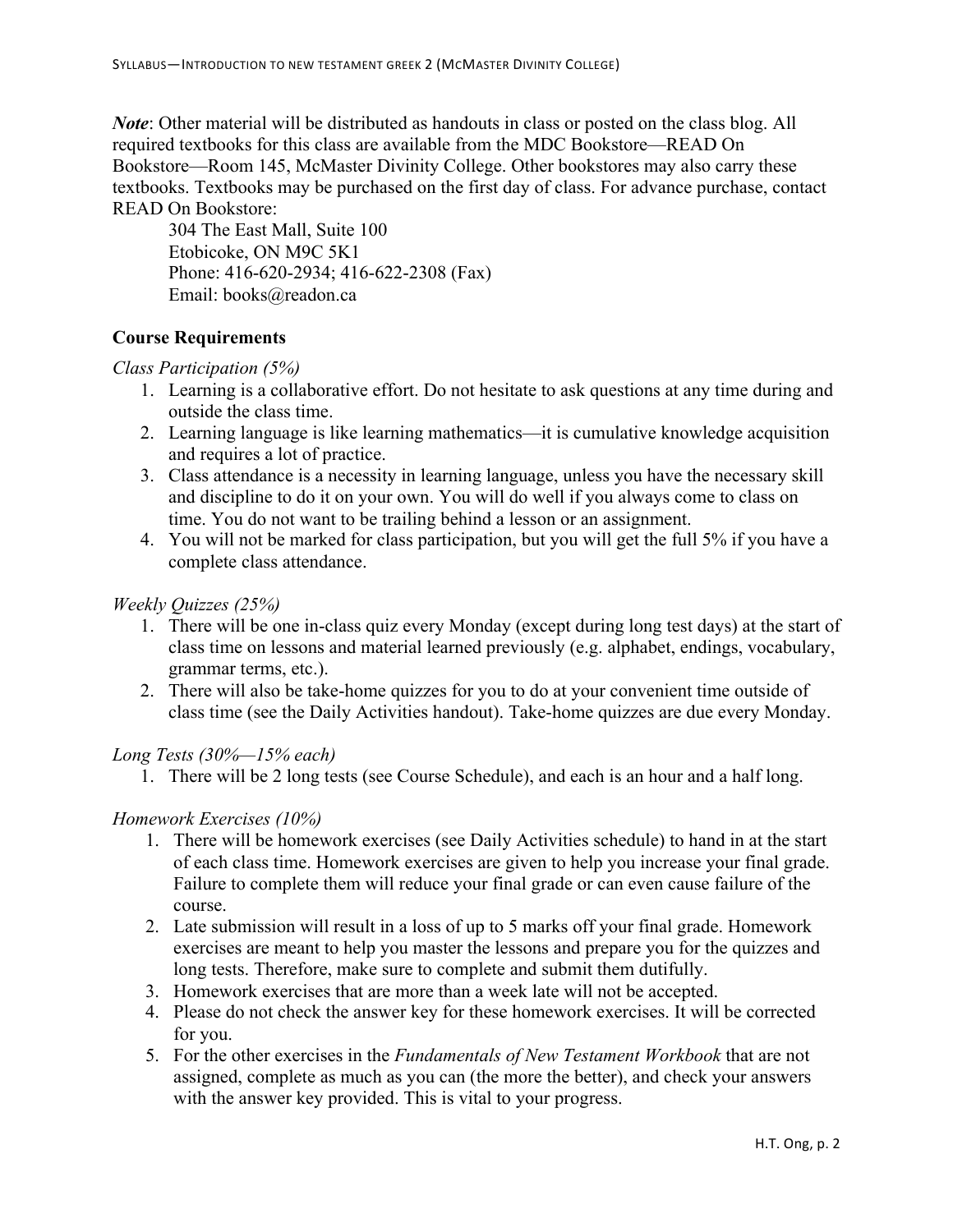### *Final Examination (30%)*

1. There will be a final examination, which will be 3 hours long.

# **Course Grading**

| 1. Class participation: | $5\%$          |
|-------------------------|----------------|
| 2. Weekly Quizzes:      | 25%            |
| 3. Long Tests:          | 30% (15% each) |
| 4. Homework Exercises:  | 10%            |
| 5. Final Examination:   | 30%            |
| Total:                  | 100%           |

### **Course Schedule**

| Chapter 15-Prepositions with Two or Three Cases; Pronouns: Personal and                   |
|-------------------------------------------------------------------------------------------|
| Possessive; Possessive Adjectives                                                         |
| Chapter 16—Contract Verbs in $\alpha\omega$ and $\omega\omega$ ; Conjunctions and Adverbs |
| Chapter 17—Participles: Aorist and Future Middle Participle                               |
| Chapter 17-Participles: Present Middle/Passive Participle                                 |
| Chapter 18—μι-verbs (δίδωμι and ίστημι)                                                   |
| Chapter 19—Adjectives and Adverbs: Comparatives and Superlatives                          |
| Chapter 19-Adjectives and Adverbs: Adjectives (Various Declension Patterns)               |
| Chapter 20—The Passive Voice: Aorist and Future Indicative and Infinitive                 |
| 1st Long Test (chapters 1 to 20)                                                          |
| Chapter 21—μι-verbs: (τίθημι, ἵημι); Aspectually Vague Verbs                              |
| Chapter 22—Aorist Passive Subjunctive and Participle                                      |
| Chapter 22—Future Passive Participle; Proper Nouns                                        |
| Family Day (no classes—spend time with your family!)                                      |
| Reading Week (take your Greek book with you to Florida!)                                  |
| Chapter 23—Liquid Verbs: Future and Aorist                                                |
| Chapter 23—Pronouns: Reflexive and Reciprocal                                             |
| Chapter 24—The Imperative Mood: Present and Aorist Imperative, in All Voices;             |
| Prohibitions                                                                              |
| Chapter 25—Perfect Active Indicative and Infinitive; Pluperfect Active Indicative         |
| 2nd Long Test (chapters 1 to 25)                                                          |
| Chapter 26—Perfect Middle/Passive Indicative and Infinitive                               |
| Chapter 26—Pluperfect Middle/Passive Indicative                                           |
| Chapter 27-Perfect Participle, Imperative, and Subjunctive, in All Voices                 |
| Chapter 28—Periphrastic and Catenative Constructions                                      |
| Chapter 29-Conditional Statements; Numerals                                               |
| Chapter 30—The Optative Mood: Aorist, Present, and Future Optative, in All Voices;        |
| <b>Brief Syntax of Clauses</b>                                                            |
| Review—Final Examination: Chapters 1 to 30                                                |
|                                                                                           |

\*A graduate/teaching assistant will teach the class on this date.